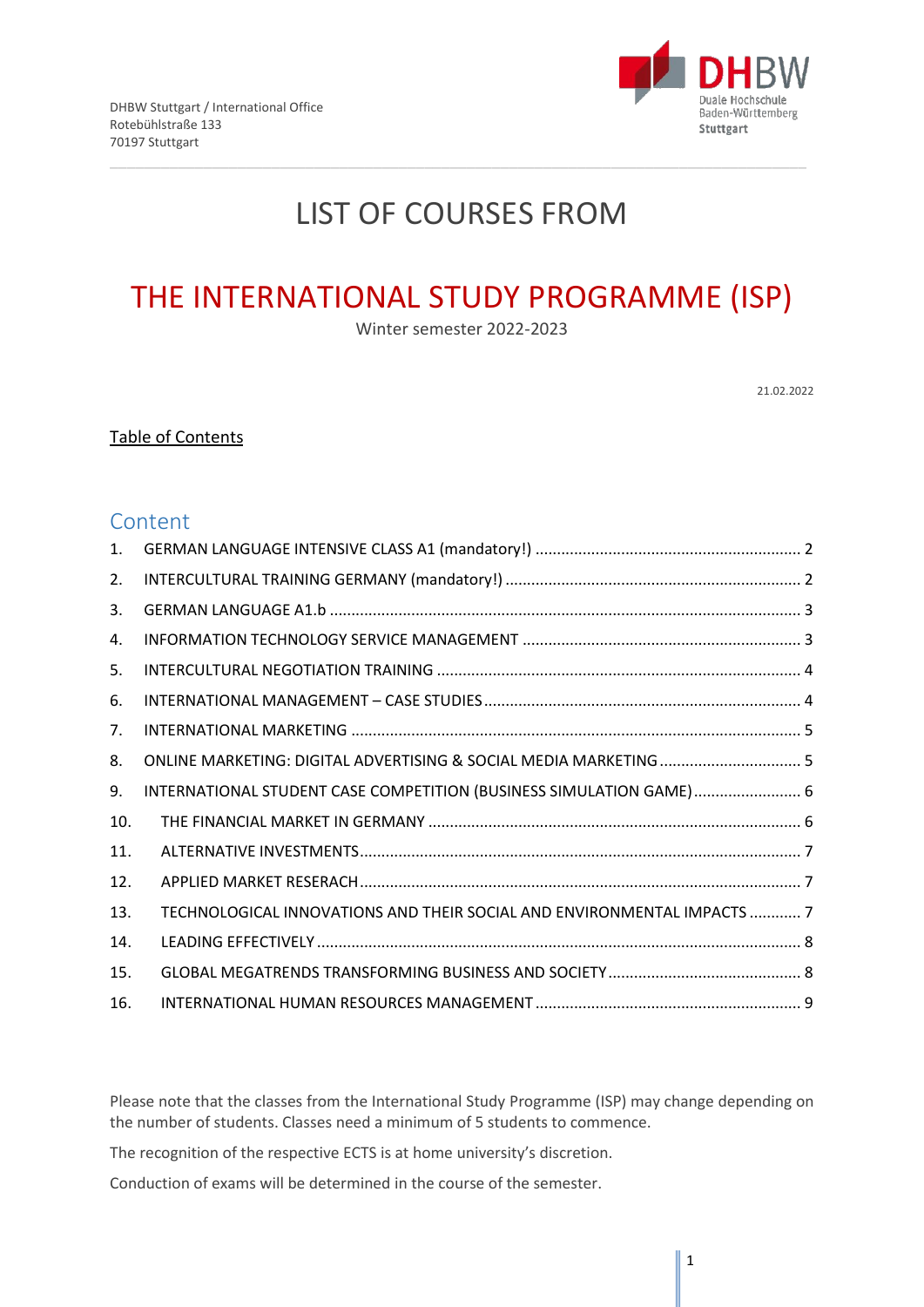## <span id="page-1-0"></span>1. GERMAN LANGUAGE INTENSIVE CLASS A1 **(mandatory!)**

## **(prior to the semester start)**

#### **Content outline:**

The German language intensive class treats the four competences (reading, listening, writing, speaking) on a basic level (A1.a); level test in advance - based on the results, the course outline will be adapted. For those who already have knowledge of the German language, an advanced level is possible.

affirmative sentence, W-questions, present tense ("ich", du, wir, ihr, Sie"), formal/informal "you":Sie, conjugation verbs: kommen – heißen – fragen – sein, present tense ("er, sie, es, sie"), definite/indefinite article, nouns: singular/plural, conj. Verbs: kommen – sprechen – machen – lernen – arbeiten - suchen, yes-/no-questions, akkusativ: direct object with def./indef. article, negation with "kein", personal pronouns in nominativ, possessive article ("mein, dein, sein, ihr, Ihr"), temporal adverbs, verbs with change in the root, präteritum: simple past of "sein/haben", separable verbs, "gehen" + infinitive, temporal questions, imperative, "möchten" and "mögen", "gern/nicht gern", impersonal pronoun "man", modal verbs ("können, müssen, wollen"), dativ: indirect object with def./indef. articel, prepositions with ind. object

Working language: English Workload: 76 hours of lecture presence / 205 hours of independent study Exam / credits: continuous assessment (oral examination (10 minutes)/participation) / 6 ECTS Offered: winter semester and summer semester Available seats: no restrictions

## <span id="page-1-1"></span>**2.** INTERCULTURAL TRAINING GERMANY **(mandatory!)**

## **(first course of the semester)**

#### **Course objectives:**

Develop intercultural competence, identify pitfalls and prevent misunderstandings. The increased sensitivity leads to stress reduction and improved performance.

#### **Content:**

- Welcome to Germany!
- I. Introduction culture, cultural dimensions, Intercultural Competence

II. stereotypes and prejudices

- III. Germany: Country, people, history, language, culture, structures of society, education, business structures
- Living in Germany
- I. Culture Shock

II.Communication

- III. Separation of private and professional sphere
- IV. Bureaucracy
- V. Leisure

Working in Germany

- I. Business Etiquette
- II.Supervisors, co-workers, colleagues
- III. Punctuality and other work-values
- IV. Criticism
- V. Teamwork

## **Methods:**

The concept of the workshop is very practical. Short presentations, discussion and dialogue, case studies, media, Metalog tools are used as appropriate.

Working language: English

Workload: 32 hours of lecture presence Exam / credits: presentation and written abstract / 3 ECTS Offered: winter semester and summer semester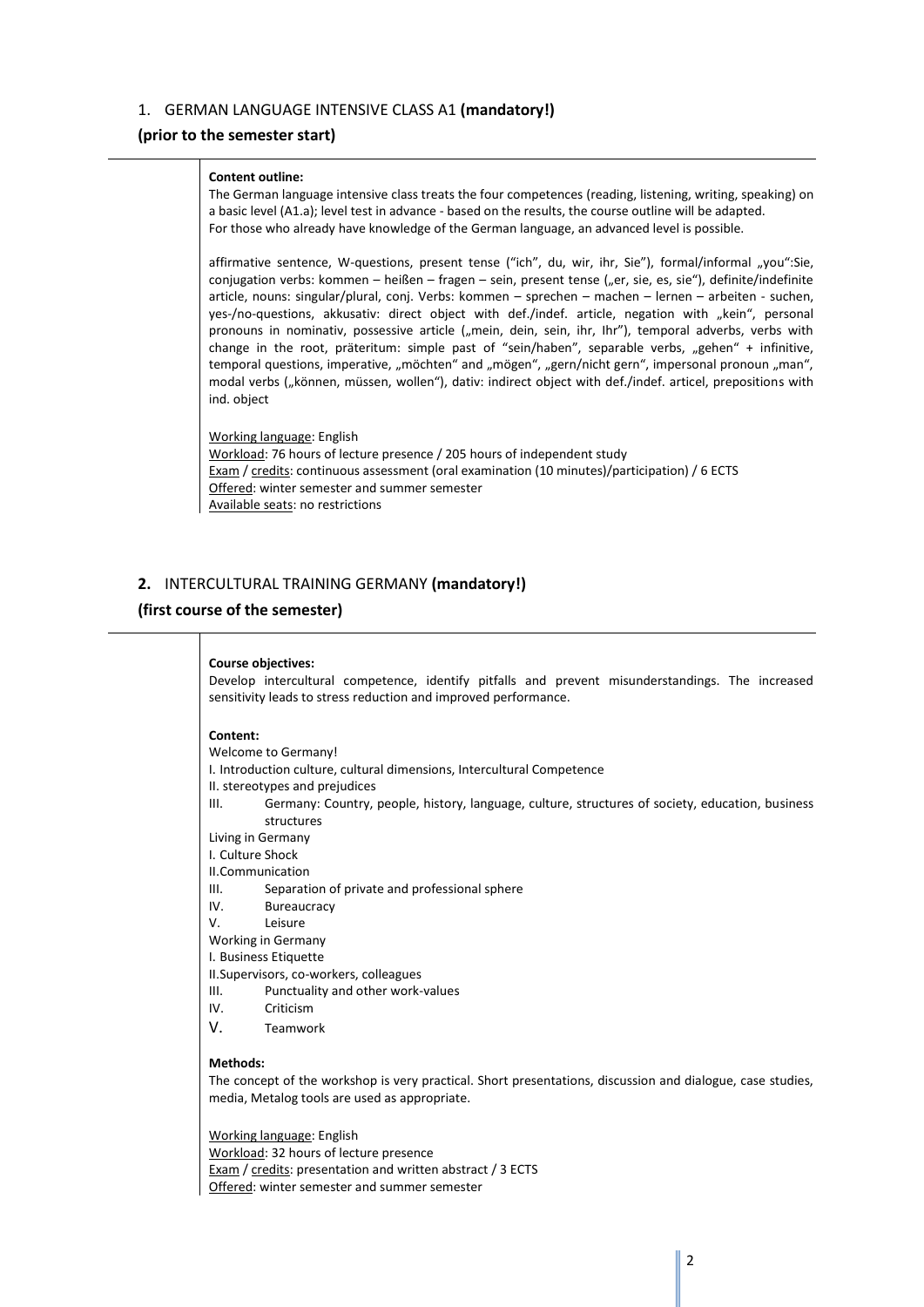#### <span id="page-2-0"></span>**Content outline:**

Different levels possible; placement test will take place in advance

alphabet, (declarative) sentences, questions with interrogative pronouns (Wer?,Wie?...), pronouns (nominative), conjugation of regular verbs, conjugation of verbs in present tense, definite and indefinite articles, singular and plural nouns, interrogative questions with "w", yes/no-questions, definite and indefinite articles (accusative), negation with "kein", pronouns (nominative), possessive determiner (mein, dein, sein, ihr, Ihr), temporal adverbs in a sentence (zuerst, dann, danach), conjugation of irregular verbs, simple past of "haben" and "sein", verbs that are separable (trennbare Verben), the verb "gehen" + infinitive, temporal information in a sentence, temporal prepositions (um, bis, von…bis), imperative, the verbs "mögen" and "möchten", addition "gern" and "nicht gern", impersonal pronoun "man", modal verbs "können", "müssen", "wollen", definite and indefinite articles (dative), prepositions with dative (aus, bei, mit, nach, von, vor, zu)

Working language: German Workload: 36 hours of lecture presence / 100 hours of independent study Exam / credits: continuous assessment (oral examination (10 minutes)/participation) / 3 ECTS Offered: winter semester and summer semester Available seats: no restrictions

## <span id="page-2-1"></span>4. INFORMATION TECHNOLOGY SERVICE MANAGEMENT

#### **Content outline:**

- The lifecycle of Information Technology Infrastructure Library V3 (ITIL© V3)
- ITSM Governance: Association and Dependency to the Business
- Process oriented structures for ITSM and compliance
- IT-Services; Structure and Implementation
- Operational IT Setup
- IT Outsourcing
- Contracts and Service Level Management
- Financial aspects
- Quality Management

## Working language: English Workload: 40 hours of lecture presence / 100 hours of independent study Exam / credits: written examination / 4 ECTS Offered: winter semester and summer semester Available seats: no restrictions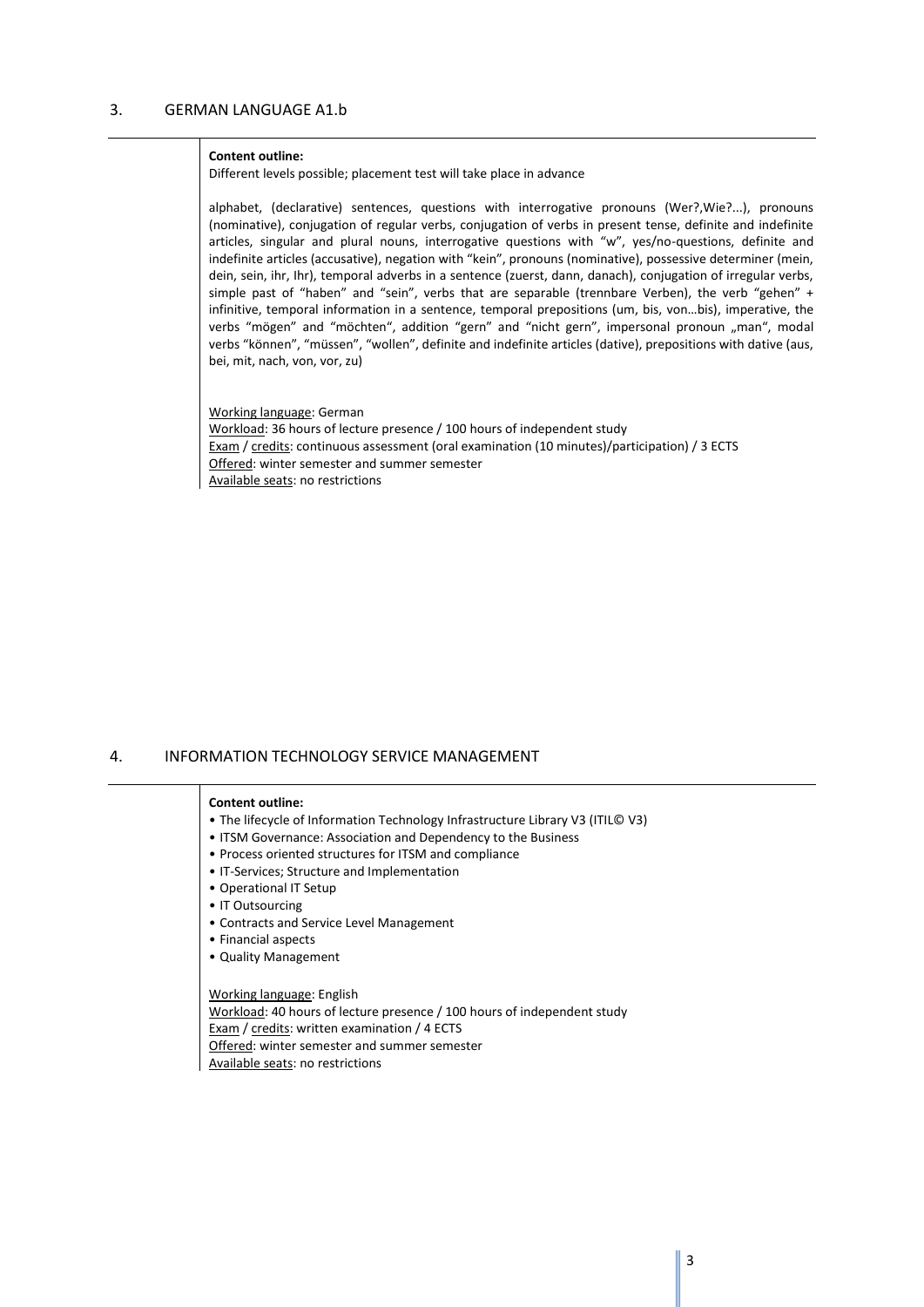## <span id="page-3-0"></span>5. INTERCULTURAL NEGOTIATION TRAINING

#### **Course objectives and content outline:**

We negotiate on a daily basis, be it while solving issues in our own family or doing business all over the world. We negotiate with customers, with foreign colleagues- and more. We negotiate salaries and budgets. Society is ever changing, and so is the global economy, with more and more people from different cultures and countries interacting with each other. Even if the Covid19 pandemic brought world travel to a halt, international business and negotiations continue. While pre-pandemic, cross cultural negotiations were already well-established, during the pandemic, they have become even more important.

By participating in this course, you will come to recognize intercultural negotiation as a key factor to success, and develop negotiation skills which you will be able to use in order to meet challenges which face today's executives, engineers, trade and sales representatives, computer scientists and other actors in the globalized world.

First, you will find out about the skills needed to deal with bargaining and conflict relationships, and you will learn about your own individual bargaining style.

Working language: English

Workload: 50 hours of lecture presence / 50 hours of independent study Exam / credits: written examination and presentation / 5 ECTS Offered: winter semester and summer semester Available seats: max. 15

## <span id="page-3-1"></span>6. INTERNATIONAL MANAGEMENT – CASE STUDIES

#### **Course objectives:**

Upon successful completion of this module, students are able to understand and analyze

- basic challenges of international business and globalization of markets;
- core concepts in managing international corporations;
- strategies and market entry forms in international management;
- intercultural aspects in managing firms across borders and culture, so that they are able to make basic comparisons and draw conclusions about cross culture differences.

Individual cases about the successful and non-successful internationalization of German and non-German firms.

#### **Content outline**

1. Introduction to international management: Trends in international trade, foreign direct investments (FDI) and international licensing of business firms

2. Overview of international business strategies: International versus global versus multinational versus transnational strategies

3. International market entry strategies

- 4. International supply chain and production management
- 5. Cross cultural management and international human resource management
- 6. Case studies (1): Internationalization strategies of big German Corporations
- 7. Case studies (2): Internationalization strategies of German "Hidden Champions"

8. New challenges and topics international management: Internationalization of research and development in firms, offshoring and outsourcing, international supply chain management, international protection of IP

Working language: English

Workload: 32 hours of lecture presence / 88 hours of independent study

Exam / credits: written examination / 3 ECTS

Offered: winter semester and summer semester

Available seats: no restrictions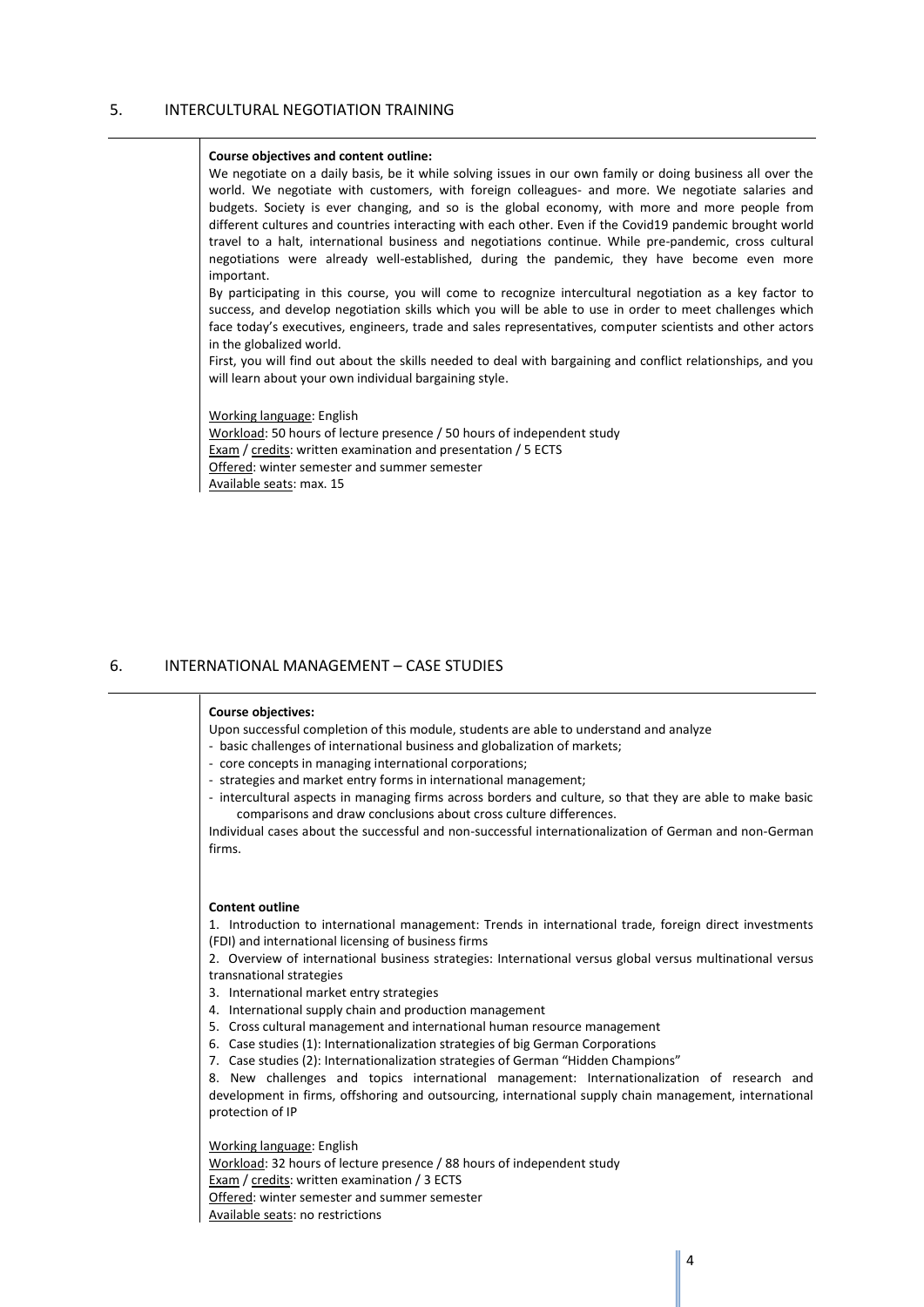## <span id="page-4-0"></span>7. INTERNATIONAL MARKETING

#### **Course objectives:**

On completion of the course students will be able to:

- apply basic International Marketing theories and the concepts to understand the environment
- undertake strategic business analysis in order to develop International Marketing objectives and strategies
- understand segmentation, targeting and positioning as applied to the international environment
- develop creative international market entry strategies
- explain the differences in negotiating with marketing partners from different countries and the implications for the marketing strategies (4Ps)

#### **Content outline:**

Global Markets - Social and Cultural Environments - Political, Legal and Regulatory Environments - Global Information Systems and Market Research - Segmentation , Targeting and Positioning - Global Marketing Entry Strategies - Branding and Product Decisions in Global Marketing - Pricing Decisions - Channels and Physical Distribution - Communication Decisions (Advertising and Public Relations)

Working language: English Workload: 40 hours of lecture presence / 100 hours of independent study Exam / credits: written examination / 4 ECTS Offered: winter semester and summer semester Available seats: no restrictions

## <span id="page-4-1"></span>8. ONLINE MARKETING: DIGITAL ADVERTISING & SOCIAL MEDIA MARKETING

#### **Course objectives and content outline:**

Influence the user journey: develop an understanding for different media channels – and how to use them to achieve a successful business impact. Students will receive an overview of basic online marketing concepts, become aware of personalization activities and success measurement. Learn how to drive engagement, sales or awareness for eShops, websites and other channels. Take a deep dive into paid media opportunities. Learn why Big Data plays an important role in online marketing and why companies rely on first-party data.

In the second part of the lecture, you will gain insight into social media marketing. Learn how to generate engagement and gain visibility with social media, what a social media strategy looks like or how to deal with escalation management.

Discuss online marketing campaigns, learn how to increase engagement and get practical insights on how international companies like Bosch Power Tools are handling online marketing. On completion of this course students will:

- understand the relevance of online marketing
- distinguish between paid&organic media
- be aware of (advertisement) possibilities, pros&cons of different media channels
- use customer journey models to their advantage
- measure success by analysing traffic data
- know what big data is all about and how to use first-party data for marketing activities
- understand the basics of social media marketing
- learn how to build a social media strategy and how to deal with escalation management
- learn how advertising works on Facebook, Instagram, YouTube, TikTok or WeChat
- get insights into successful influencer marketing

Working language: English

Workload: 40 hours of lecture presence / 100 hours of independent study Exam / credits: written examination / 4 ECTS Offered: winter semester and summer semester

Available seats: no restrictions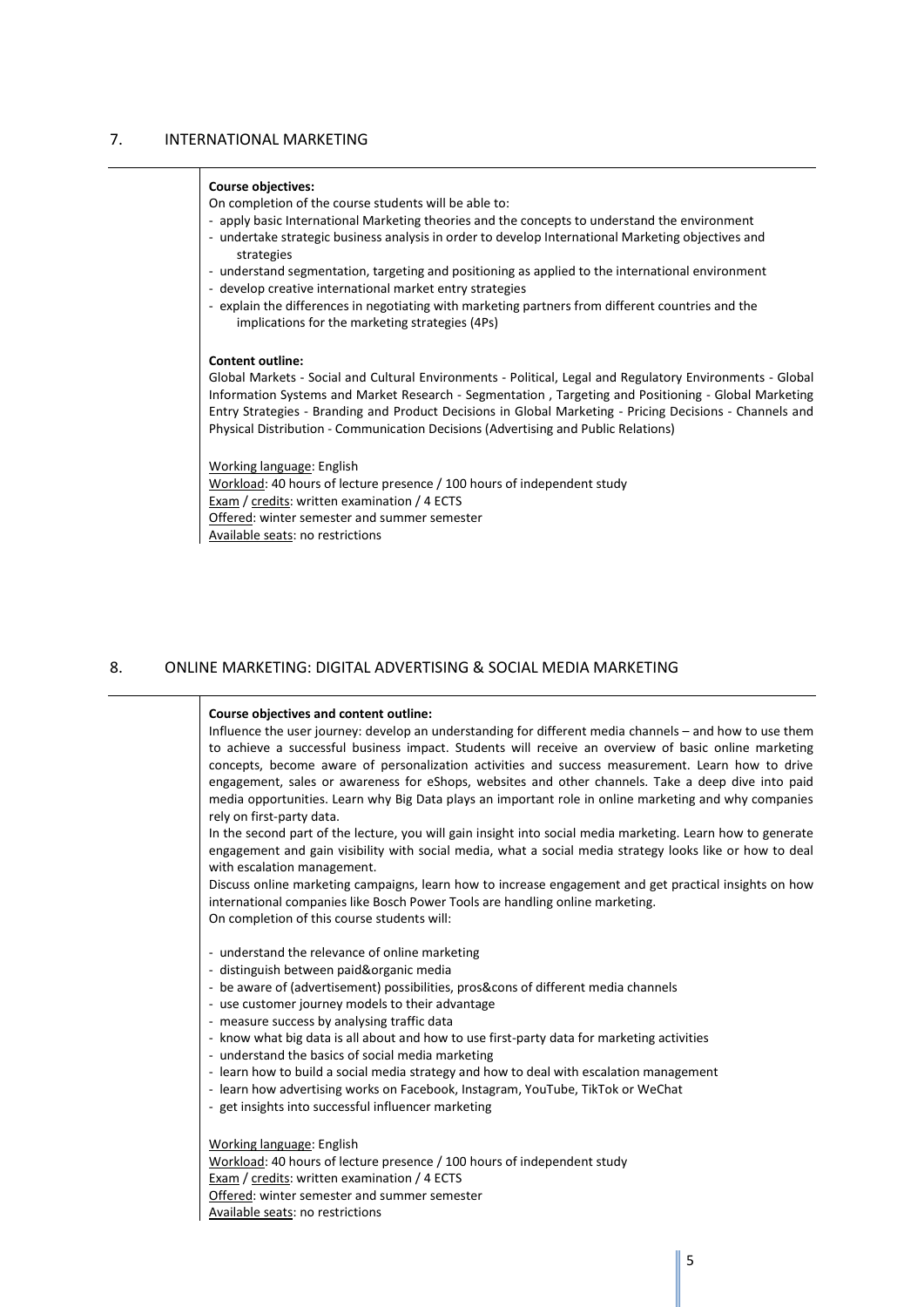## <span id="page-5-0"></span>9. INTERNATIONAL STUDENT CASE COMPETITION (BUSINESS SIMULATION GAME)

## **Course objectives:**

#### Participants

- assume the role of a manager of a company
- have to find a prosperous strategy
- plan their processes
- make decisions in all parts of the business process like personal staff, production, advertisement, R&D, finance and accounting
- have to be responsive to market behaviour
- present their results at the annual general meeting (or similar)

**Content outline:** Day 1

- Intercultural and social competence training
- Introduction to Business administration with BTI Factory (incl. special business vocabulary)
- Day 2
- Introduction to the simulation game TOPSIM Easy Management
- Expert groups and presentations

Decisions Period 1-3 – Presentation results of Period 1-3

Special Task 1 (i.e. strategic planning concept)

Decisions Period 4 – Presentation results of Period 4 Day 3

Special Task 2 (i.e. advertisement campaign) Decisions Period 5-6 – Presentation results of Period 5-6

Preparation Annual General Meeting

Annual General Meeting and Feedback

Working language: English

Workload: 30 hours of lecture presence / 64 hours of independent study

Exam / credits: successful participation, presentations and a short test at the beginning of day 3 / 3 ECTS

Offered: winter semester and summer semester

Available seats: no restrictions

## <span id="page-5-1"></span>10. THE FINANCIAL MARKET IN GERMANY

## **Course objectives and content outline:**

For a better understanding of current issues at the worldwide financial markets, this lecture provides an overview of the most common investments as a basis for further discussions and analysis. Students are given the chance to invest a certain amount of fictitious capital to learn the consequences of their decisions.

Shares / functioning of the stock markets / bonds / investment funds / fundamental and technical analysis / macroeconomic influences (central bank decisions)

Working language: English Workload: 40 hours of lecture presence / 110 hours of independent study Exam / credits: written examination and presentation / 4 ECTS Offered: winter semester and summer semester Available seats: no restrictions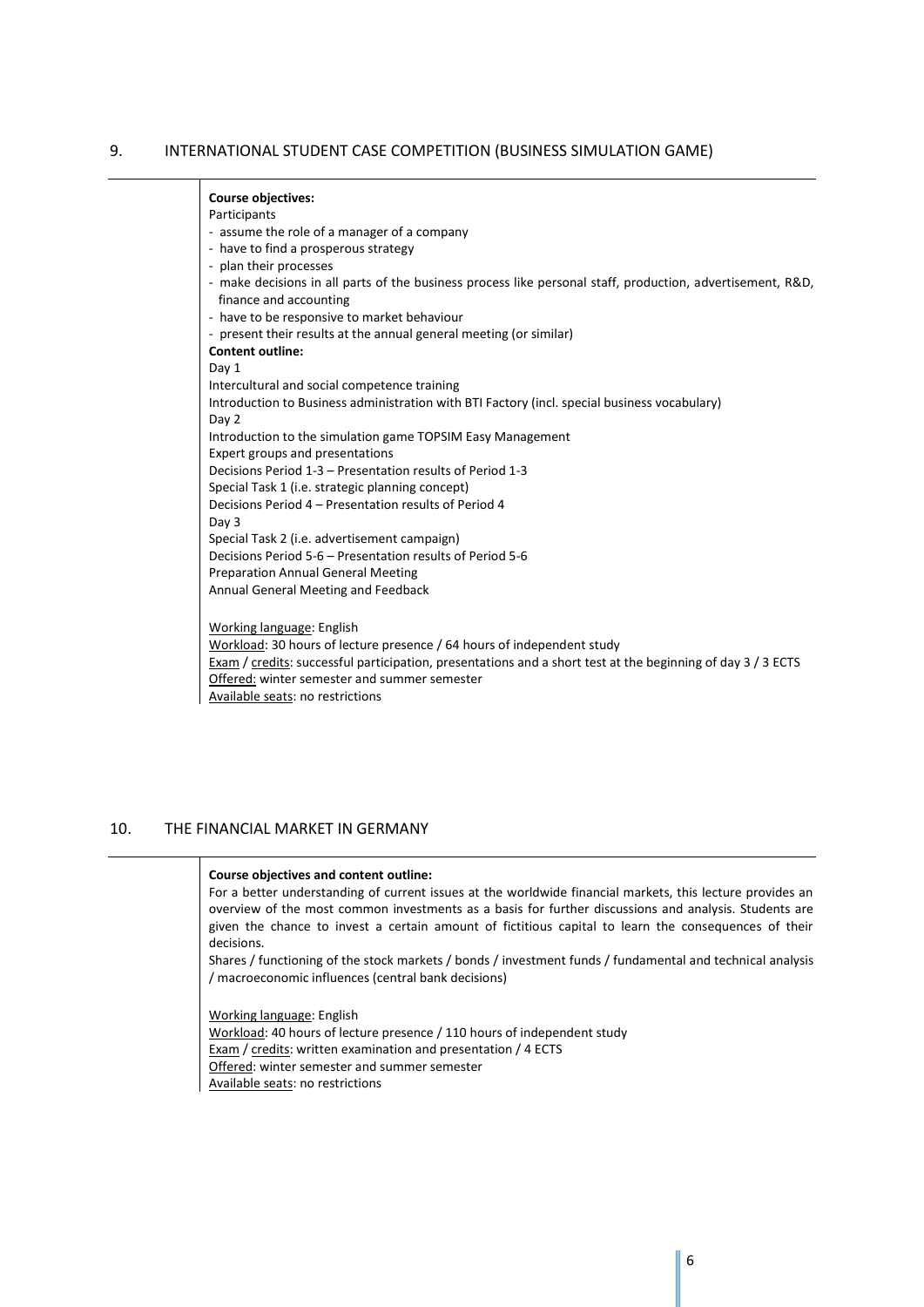## <span id="page-6-0"></span>11. ALTERNATIVE INVESTMENTS

#### **Course objectives and content outline:**

Get an overview of alternative investments with a focus in hedge funds and private equity. Especially with the current low interest rate level, investors are looking for alternatives to equity and bond market investments. In particular, the different categories of hedge funds as well as the different private equity strategies will be discussed and analyzed in depth. A brief outlook on the real estate-, currency-, commodity- and cryptocurrency-markets is given.

It is advantageous if the course "The Financial Market Germany" has already been attended.

Working language: English Workload: 20 hours of lecture presence / 40 hours of independent study Exam / credits: written examination / 2 ECTS Offered: winter semester and summer semester Available seats: no restrictions

## <span id="page-6-1"></span>12. APPLIED MARKET RESERACH

#### **Course objectives:**

Referring on practical examples of mobility innovations (autonomous driving and shared mobility) students will first be provided with trainings on empirical research methods and data analysis. Using that knowledge, they'll conduct a field study in two groups. Group 1 will examine the acceptance drivers of Escooter field lab DHBW-Drive. Group 2 will investigate the acceptance drivers of autonomous cars, using a modern driving simulator in the DHBW-Lab.

Working language: English Workload: 40 hours of lecture presence / 110 hours of independent study Exam / credits: written abstract and presentation / 4 ECTS Offered: winter semester and summer semester Available seats: 6-20

## <span id="page-6-2"></span>13. TECHNOLOGICAL INNOVATIONS AND THEIR SOCIAL AND ENVIRONMENTAL IMPACTS

## **Course objectives:**

The idea of technological innovations as the driver for wealth, well-being and progress as well as the solution for social challenges has prevailed within the last decades in both business and politics. At the same time, we are currently witnessing rising inequalities in terms of access to technologies; we are confronted with a growing polarization between and within societies across the globe; and we are experiencing the devastating effects of climate change. To shed a light on the interconnectedness of technological innovations and their social as well as environmental implications, this course will zoom in on *five topical studies: autonomous driving, artificial intelligence, brain-computer-interfaces, drones and (anti?) social networks.*

Rooted in the tnerdisciplinary field of Science and Technology Studies (STS), this course will enable its participants to understand the complex interlockings between technological innovations, societal developments, and environmental effects. By bringing together concepts, methods and insights from STS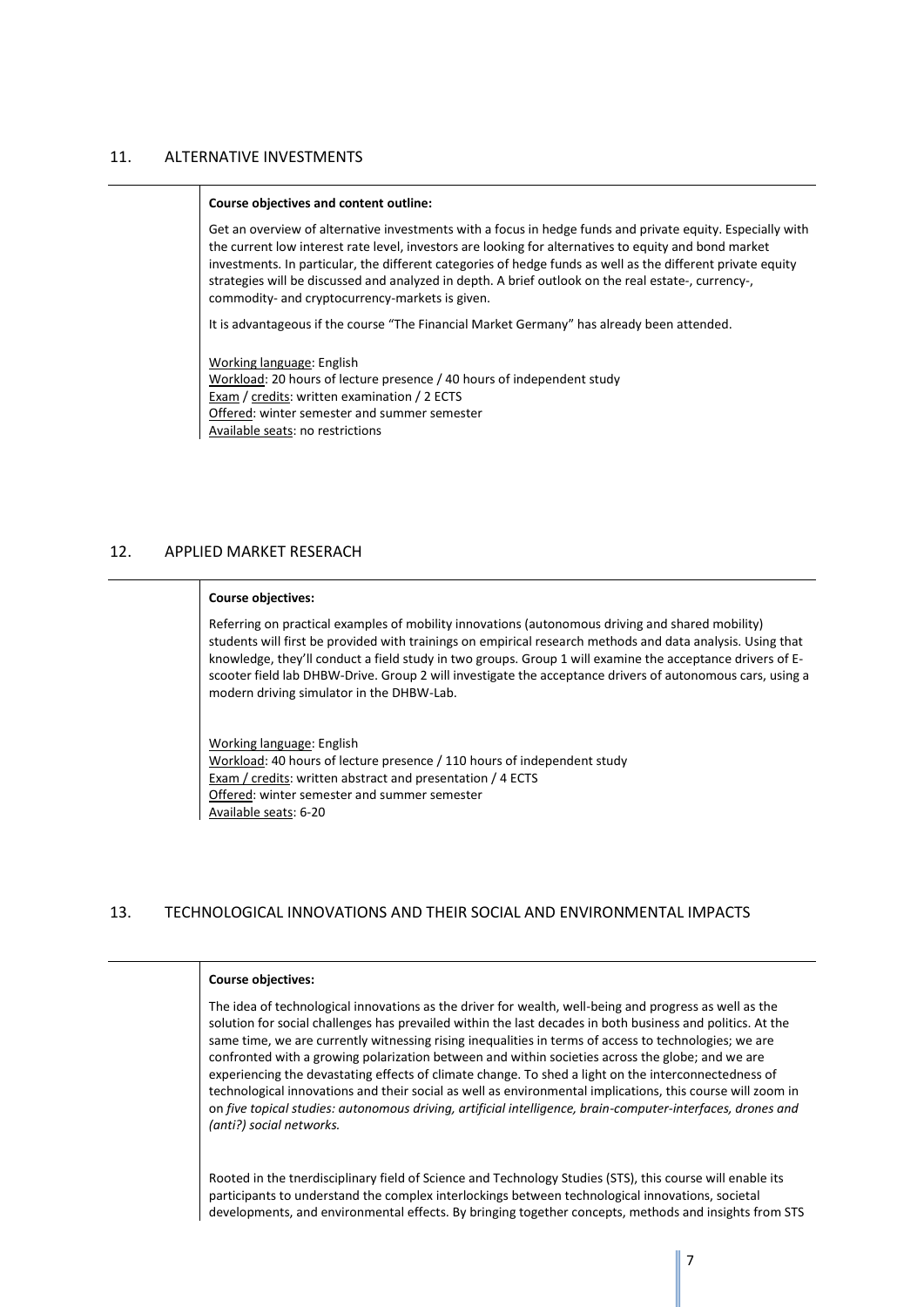with topical examples, this course aims to sensitize its participants for the diverse challenges that future global decision makers need to consider beyond questions of established management practices. To do so, this course will provide necessary topical inputs, examine various perspectives on current global challenges and foster discussion among the participants.

Working language: English Workload: 24 hours of lecture presence Exam / credits: oral (group) presentation / 2 ECTS Offered: winter semester Available seats: 6-20

## <span id="page-7-0"></span>14. LEADING EFFECTIVELY

#### **Course objectives:**

Leadership is at the core of any successful team and organization. Guided by the psychological underpinnings or leadership and human behavior, the focus of the module lies on gaining insights into successful leadership through a combination of practice and theory. This will allow participants to acquire skills necessary to lead both individuals and teams successfully while maintaining high levels of motivation and performance.

The module also includes elements that will help participants top better understand how to lead in crises, such as the current pandemic, versus times of stability. As effective leadership is very much dependent on how one is perceived by others, participants will get access to two psychometric tests to gain insights into their personal strengths. At the end of the module, participants will also have the opportunity to prepare and deliver their own leadership speech and receive feedback from the group. There will also be ample opportunity for discussions and questions.

Working language: English Workload: 35 hours of lecture presence / 55 hours of independent study Exam / credits: individual case study analysis / 3 ECTS Offered: winter semester Available seats: no restrictions

## <span id="page-7-1"></span>15. GLOBAL MEGATRENDS TRANSFORMING BUSINESS AND SOCIETY

## **Course objectives:**

Diving into the global socio-economic, demographic, and technological forces called Megatrends to identify the currents that will have a sustained and transformative impact on businesses, societies, economies, cultures and our personal lives in unimaginable ways in the years to come.

The amount of change happening in the world today is accelerating, creating a continuous challenge for how companies, organizations and people stay ahead of it all, decide where to invest, think about the future, and innovate in ways that enable them transformation and disruption, instead of being the ones disrupted. This requires a keen understanding of the global forces that will shape our human experiences and our business decisions long into the future.

Working language: English Workload: 20 hours of lecture presence / 40 hours of independent study Exam / credits: written paper and presentation / 2 ECTS Offered: winter semester and summer semester Available seats: no restrictions